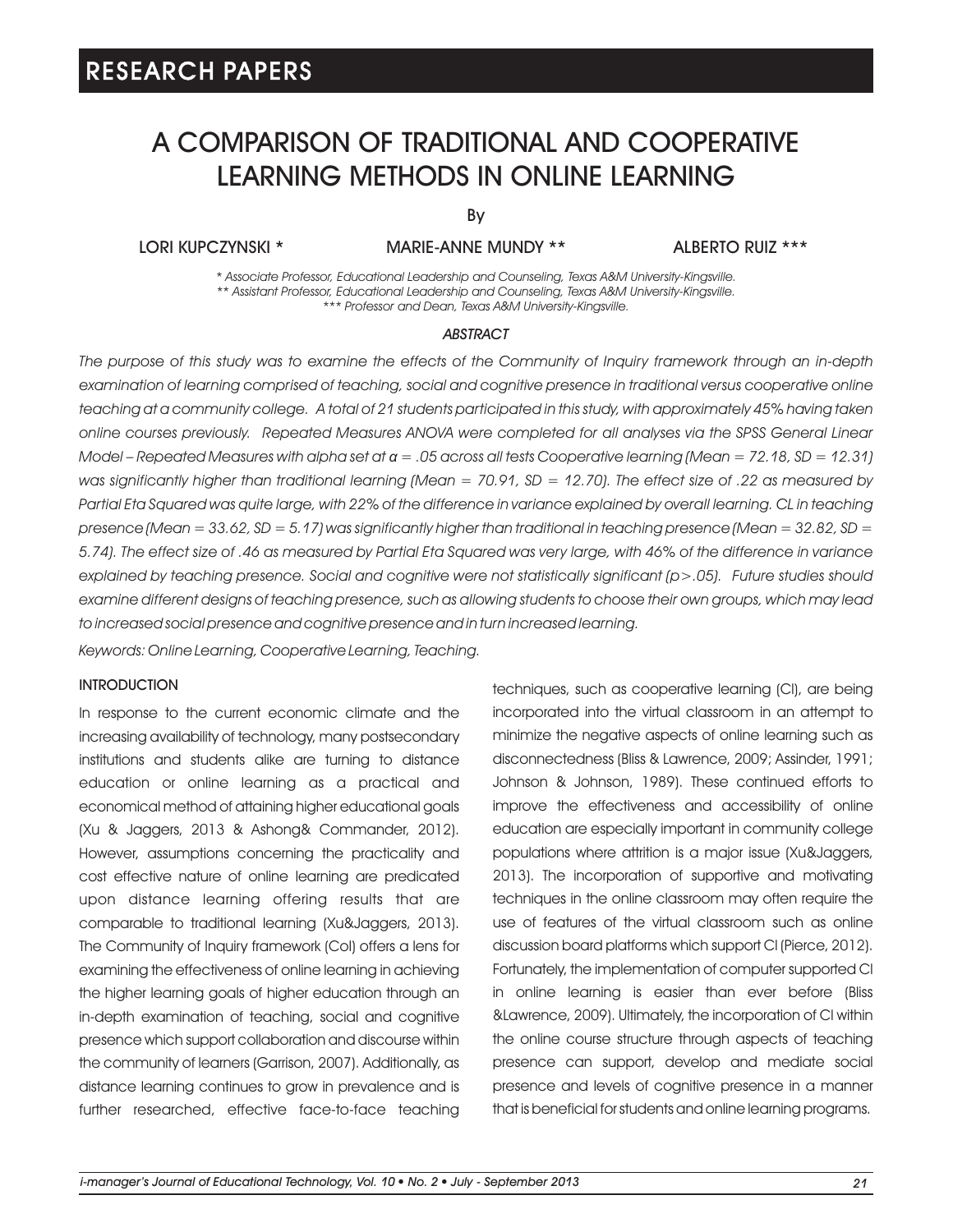### Theoretical Framework

### *Community of Inquiry*

Any in-depth analysis of the educational issues surrounding asynchronous or distance learning requires a theoretical framework within which the complexities of online learning can be simplified. One such highly researched framework is the Community of Inquiry (CoI) (Garrison, 2007). The CoI stems from the idea that the higher level learning goals of higher education require the collaborative support and discourse offered by a community of learners (Garrison, 2007). Unfortunately, the asynchronous nature of online learning and the types of communication which are facilitated by online learning platforms can lead to feelings of disconnectedness and a lack of community.

The CoI framework developed by Garrison, Anderson and Archer (2000) is a comprehensive tool which combines both social and cognitive dimensions specifically for the purposes of online learning research. Rooted in the constructivist work of John Dewey (1933), the CoI consists of three interconnected dimensions – social presence, teaching presence and cognitive presence as well as categories and indicators to ensure accurate definition and coding of each presence (Garrison, 2007). The structure of the CoI framework has been confirmed through factor analysis and has provided numerous insights and methodological solutions in the area of online learning research (Garrison & Archer, 2003;Garrison, Cleveland-Innes, & Fung, 2004).

### *Social Presence*

The purpose of social presence within online education is to create an environment which engenders quality interaction and inquiry so as to collaboratively achieve goals. Social Presence is defined as the ability of an individual to project theirself into the virtual learning environment and thereby establish purposeful and personal relationships (Garrison, 2007). Social presence is supported by three main factors: open communication, effective communication and group cohesion (Garrison, 2007). Research has shown that social presence shifts over time in online course discussions as a clear classroom community is formed (Swan, 2003). However, these shifts are dependent on many factors such as the purpose of the

discussion taking place, especially as discussions with collaborative natures naturally emphasize cohesive comments, student demographics and community development (Arbaugh, 2005; Garrison, 2007). Social presence is most important early on the course timeline to establish relationships and create a sense of community; however, once the focus shifts over time towards more purposeful activities, social presence then supports group cohesion (Vaughan, 2005). Social presence must be defined in educational terms and is inherently interrelated to both cognitive presence and teaching presence.

### *Cognitive Presence*

"Cognitive presence is defined as the exploration, construction, resolution and confirmation of understanding through collaboration and reflection in a community of inquiry" (Garrison, 2007 pg. 65) Cognitive presence is best represented as a cycle of practical inquiry in which the learner first understands the problem and subsequently explores the problem, integrates new information and applies a solution. The research has revealed that inquiry generally does not move beyond the integration phase although, this may be related more to teaching presence than to cognitive presence as integration and application require more time and reflection (Garrison, Anderson & Archer, 2001; Leubeck&Bice, 2005; Mcklin, Harmon, Evans & Jones, 2002). Integration and application are also largely influenced by the type of initiating questions and the purpose of activities (Meyer, 2004). One study, specifically focused on online collaborative problem solving, noted that when learners were given the specific task of formulating and solving a problem, responses ranged throughout all of the steps of the practical inquiry cycle (Murphy, 2004). Additionally, goals which require collaborative solutions are more likely to reveal higher level discussions involving integration and application as individuals tend to independently accept or reject solutions. Therefore, aspects of teaching presence, such as design, facilitation and direction, are necessary for integration and application discussions to become evident (Arnold & Ducate, 2006).

### *Teaching Presence*

Teaching presence encompasses three distinct categories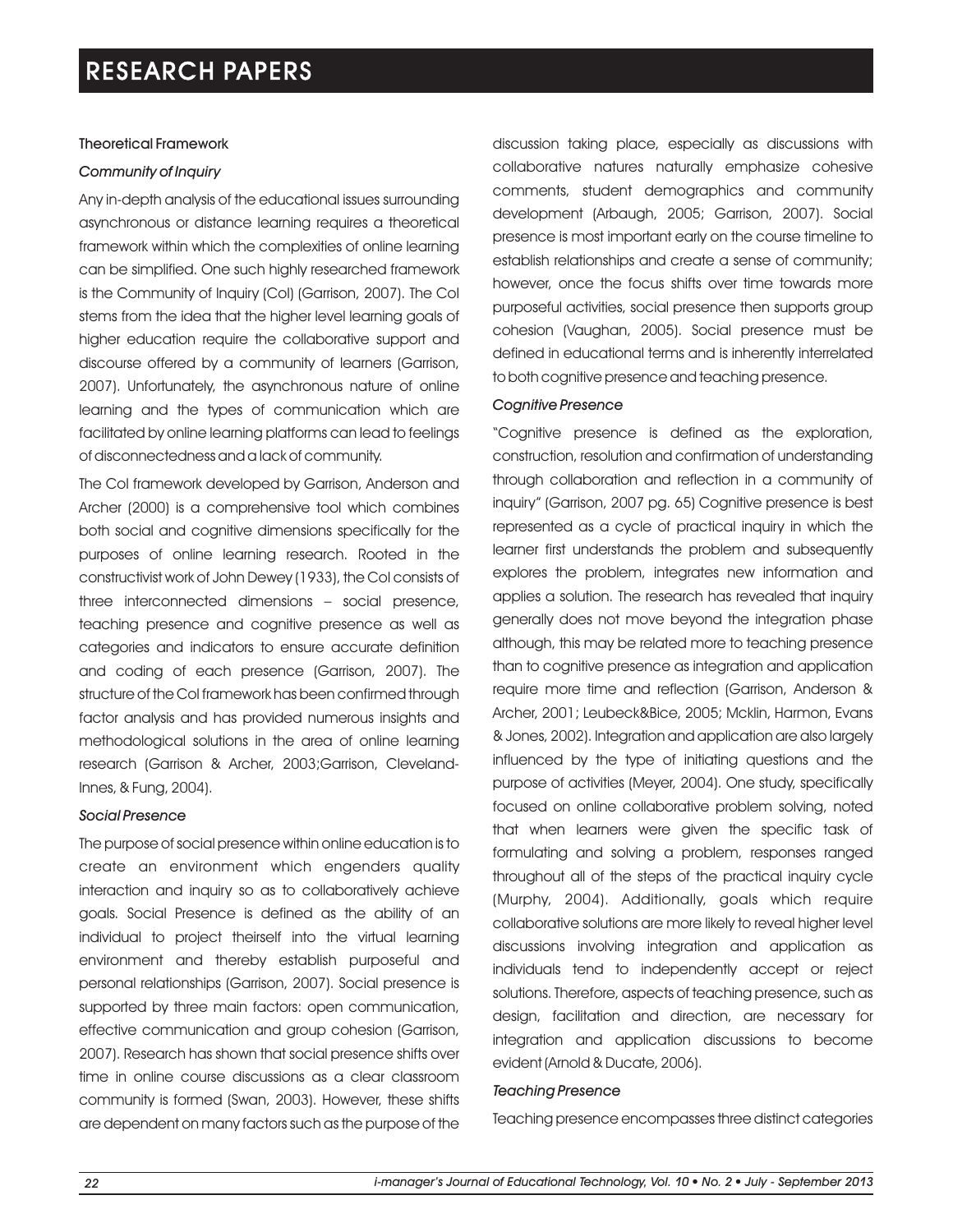– design, facilitation and direct instruction – and is a significant determining factor in student satisfaction, perceived learning and sense of community as it supports both cognitive presence and social presence (Garrison, 2007). Teaching presence is necessary for higher level learning as it supports interaction and discourse through design which offers structure, facilitation and direct instruction (Garrison, 2007). The three aspects of teaching presence are highly correlated and the perception of teaching presence greatly influences the perception of both social presence and cognitive presence. Similarly, cognitive presence and social presence have a significant influence on teaching presence and how it is perceived (Garrison, 2007).

### Literature Review

Within the current economic climateas both students and educational institutions seek more cost effective methods of achieving education goals, community colleges and online education have moved to the forefront (Xu & Jaggers, 2013). Online education not only offers improved access and decreased costs to students, but is also consistently cheaper for educational institutions to offer while still delivering comparable results to traditional faceto-face instruction. However, community colleges, a major proprietor of online courses, offer unique challenges in course persistence and completion (Xu & Jaggers, 2013). Similarly, online courses also have been noted to have higher attrition rates than traditional format courses (Zydney, J. M., deNoyelles, A., & Kyeong-JuSeo, 2011). Community and engagement, however, can have positive impacts on persistence. Therefore,within the online community college classroom the CoI framework takes on special significance (Zydney, J. M., deNoyelles, A., & Kyeong-JuSeo, 2011).

Similarly, Cooperative learning (Cl) can also be used to increase student learning and improve academic performance by creating a motivating and supportive learning environment. The Cl model proposed by Johnson and Johnson (1989) is composed of five dimensions: positive interdependence, individual accountability, promotive interaction, social skills, and group processing; these elements play a role in improved student participation, motivation and responsibility (Assinder, 1991). One important feature of Cl is small group discussion. Small group discussions have been shown to lead to a richer understanding of course material as they promote peer-topeer interaction and participation (Bliss & Lawrence, 2009).

Recent innovations in technology and distance learning have made Clin online courses and computer-mediated collaboration more accessible thereby leading to increased student performance, interaction and critical thinking (Bliss and Lawrence, 2009). The elements of Cl can be integrated into synchronous and asynchronous group discussion structures in order to support and develop both social presence and the various levels of cognitive presence through the design element of teaching presence (Cox and Cox, 2008; Kupczynski, Mundy, Goswami & Meling, 2012). Students who have enrolled in online courses which utilized Cl frameworks felt as though they received educational benefits from the course which included those associated with brain-storming, collaboration, communication, engagement, feedback, participation and increased quality of learning (Kupczynski, Mundy, Goswami & Meling, 2012). Similarly, faculty members whom instruct online courses felt that the Cl framework leads to higher levels of interactivity amongst students and consequently to higher student engagement (Kupczynski, Mundy & Maxwell, 2013).

Furthermore, the use of different tools within the online environment and the timing of these tools are factors for successful collaboration in online learning as these tools can develop, support and interact with teaching presence, cognitive presence and social presence (Harvard, Du, & Xu, 2008).Discussion boards are an important communication tool that can be used to support and demonstrate teaching presence, social presence and cognitive presence (Pierce, 2012). Discussion boards are also effective in enhancing and supporting Cl in the virtual classroom (Cox & Cox, 2008). Asynchronous learning supported by discussion boards offers instructors a platform from which to influence the teaching presence of a course, while still offering flexibility for social presence interactions focused on knowledge and understanding and simultaneously promoting the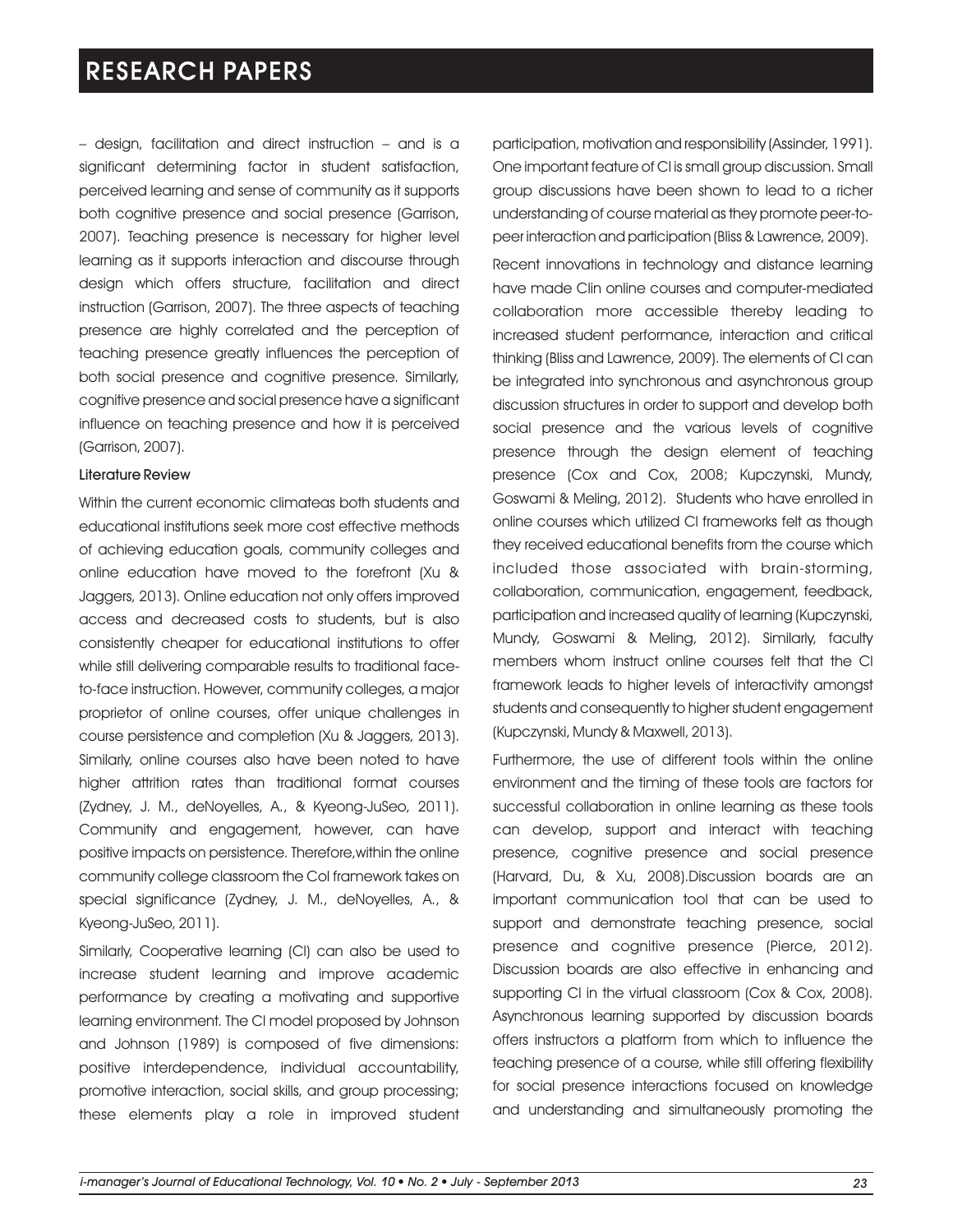reflection necessary for higher level cognitive presence (Paulsen, 2008; Prestera& Moller, 2001; Bliss and Lawrence, 2009). Collaboration and Cl are best supported by discussion boards with a threaded discussion function (Prestera& Moller, 2001). Active participation in discussion groups inherent to computer supported Cl has positive effects on both test scores and course grades (Schellens, Van Keer, Valcke, & De Wever, 2007).

As represented by the structure of the CoI framework, social presence through discussion alone does not support educational goals, but rather the interconnection between cognitive presence and social presence and supported by teaching presence leads to the attainment of educational goals (Garrison, 2007). Similarly, the positive elements of Cl can fade when group discussions focus on useless or counterproductive communications or task. Teaching presence in a Cl discussion board supported online classroom,through elements of design and facilitation, should support and encourage relevant postings that initiate in-depth discussions (Ku, Lohr& Cheng, 2004; Bliss and Lawrence, 2009; Prestera& Moller, 2001; Hutchinson, 2007). A lack of teaching presence in Cl discussion board supported online courses can lead to significant drawbacks such as off topic posting, low student participation, negative feelings towards the group, and low student motivation (Bliss and Lawrence, 2009; Ciges, 2001). Effective teaching presence in Cl discussion boards supports the interconnected space between social presence and cognitive presence.

#### **Results**

This study was conducted at a Midwestern community college with a total enrollment in 2007, the most recent year for which complete demographic information is available, of approximately 24, 500. According to available information the studied community college enrolled 26,621 credit students for the fall of 2012 semester. Of the total student population in 2007, 62% of students were female and 38% were male. However, in the fall of 2012, the percentage of female students dropped to 60%. According to the available fall 2012 semester information the average student age is 28. Similarly, in 2007 74% of the total student body was 30 years old or younger with 31%

being 21 years old or younger and 30% being 25years old or younger. Finally, in 2007, 56.5% of enrolled students were White, 29% were African American and 2% were Hispanic. According to the available fall 2012 data, 53% of students were White and 36% were African American. Current information for other ethnicities is unavailable.

A total of 21 students responded from 3 separate classes. Of these, 20 responded to the gender question, equally divided between 10 male and 10 female students. The age groups were spread out from 18-21 to 57-61 (Table 1). Ethnicity was distributed with 10 (48%) African American students, 8 (38%) Caucasian Non-Hispanic students, 2 (10%) Hispanic students, and 11 (5%) other.Of the 21 students, eight had never taken online courses previous to this one, two had taken one course, two had taken 2 courses, and 9 had taken 3 or more online courses. Although 21 students responded to the demographic questions, only 17 responded to the rest of the survey.

### *Results of Quantitative Analysis*

Repeated Measures ANOVA were completed for all analyses via the SPSS General Linear Model – Repeated Measures. As the alpha was set at  $\alpha = 0.05$  across all tests and Wilks' Lambda for learning was .780 with *p* = .05, the hypothesis that population means on the Dependent Variable were the same across groups was rejected. Cooperative learning (Mean  $= 72.18$ , SD  $= 12.31$ ) was significantly higher than traditional learning (Mean = 70.91,  $SD = 12.70$ ). The effect size of .22 as measured by Partial Eta Squared was quite large, with 22% of the difference in variance explained by overall learning (Table 2).

Wilks' Lambda for teaching presence was .539 with *p* =

|           | Frequency      | Percent |
|-----------|----------------|---------|
| $18-21$   | 3              | 14.3    |
| $22 - 26$ | 1              | 4.8     |
| $27-31$   | $\overline{4}$ | 19.0    |
| 32-36     | $\overline{4}$ | 19.0    |
| $37-41$   | $\overline{2}$ | 9.5     |
| 42-46     | $\overline{2}$ | 9.5     |
| $47 - 51$ | $\overline{4}$ | 19.0    |
| 57-61     | 1              | 4.8     |
| Total     | 21             | 100.0   |
|           |                |         |

Table 1. Age Groupings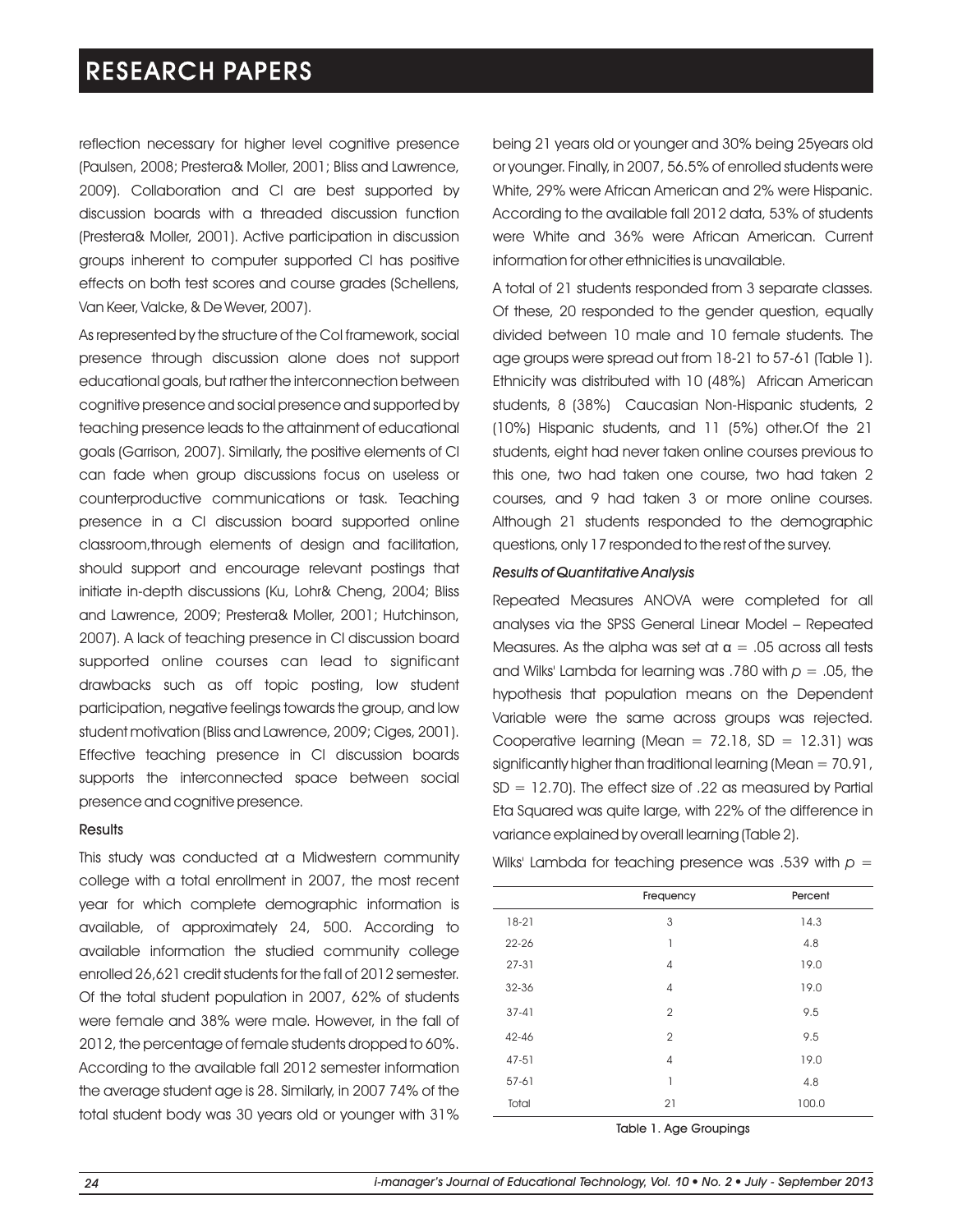|           |                  |       |      |                               | Traditional |           | Cooperative       |      |
|-----------|------------------|-------|------|-------------------------------|-------------|-----------|-------------------|------|
|           | Wilks'<br>Lambda | F     | Sig  | <b>Partial Eta</b><br>Sauared | Mean        | <b>SD</b> | Mean              | SD   |
| Learning  | .780             | 4.51  | .05  | .22                           | 70.91       |           | 12.70 72.18 12.31 |      |
| Teachina  | .539             | 13.69 | .002 | .46                           | 32.82       | 5.74      | 33.62 5.17        |      |
| Social    | .968             | .53   | .48  | .03                           | 23.26       | 4.15      | 23.50             | 4.32 |
| Coanitive | .954             | .77   | .39  | .05                           | 14.82       | 3.97      | 15.06 4.13        |      |

Table 2. General Linear Model – Repeated Measures

.002 and the hypothesis that population means on the Dependent Variable were the same across groups was rejected. CL in teaching presence (Mean  $=$  33.62, SD  $=$ 5.17) was significantly higher than traditional in teaching presence (Mean  $= 32.82$ , SD  $= 5.74$ ). The effect size of .46 as measured by Partial Eta Squared was very large, with 46% of the difference in variance explained by teaching presence (Table 2).

Wilks' Lambda for social presence was .968 with *p* = .48 and the hypothesis that population means on the Dependent Variable were the same across groups was not rejected. CL in social presence (Mean  $= 23.5$ , SD  $= 4.32$ ) was significantly higher than traditional in social presence (Mean =  $23.26$ , SD =  $4.15$ ). The effect size of .03 as measured by Partial Eta Squared was quite small, with only 3% of the difference in variance explained by social presence (Table 2).

Wilks' Lambda for cognitive presence was .954 with *p* = .48 and the hypothesis that population means on the Dependent Variable were the same across groups was not rejected. CL in cognitive presence (Mean  $= 15.06$ , SD  $=$ 4.13) was significantly higher than traditional in cognitive presence (Mean  $= 14.82$ , SD  $= 3.97$ ). The effect size of .05 as measured by Partial Eta Squared was quite small, with only 5% of the difference in variance explained by cognitive presence. (Table 2).

It should be noted that although only learning and teaching demonstrated significant differences, a pattern did evolve as all the CL groups had higher scores than the corresponding TL groups, even though social presence and cognitive presence were not significantly different.

#### *Results of Qualitative Analysis*

In addition to the quantitative survey for the students, a qualitative survey was completed by faculty members. Two faculty members responded to the questionnaire; one African-American female faculty in the 52-56 age category and one Caucasian non-Hispanic male faculty in the 47-51 age category. Both had experience having taught 3 or more on-line courses. When asked about their impressions of student social interaction in both the cooperative and traditional learning discussions, the female faculty member perceived they were engaged in both types of discussions. The male faculty member had mixed impressions on social interaction in the cooperative learning discussions. He stated, "I had complaints about having to do it . . . to students who went out of their way to tell me how much they enjoyed it. 2 out of 5 groups eventually stopped doing the assignments." However, in the traditional learning discussions he perceived that the social interactions were good as the students seemed to freely discuss topics. Moreover, more students were willing to participate here as compared to the cooperative learning although they did not always choose to participate in their own groups. This suggests that maybe students need to be able to choose their own groups. The female faculty member believed that the cooperative learning discussion method was more successful for both student comprehension of content and offered more opportunity for student to instructor interaction. She believed that students were both more engaged and more accountable in the cooperative learning situation resulting in a better command of the topic. CL also allowed for more discussion and varying viewpoints, ensuring that everyone in the group participated. This also resulted in greater student to instructor interaction. On the other hand the male faculty member found little difference in test scores and therefore perceived little difference in student comprehension of content. He had mixed feelings on which strategy offered more opportunity for student to instructor interaction. "Pedagogically, traditional methods were more useful because more students interacted." However, course management interaction was high in CL because complaints required interactions. Changes in group memberships had to be made to squelch dissension. Based on what the faculty member stated, it appears that attention needs to be placed on how groups are chosen at the beginning of the course.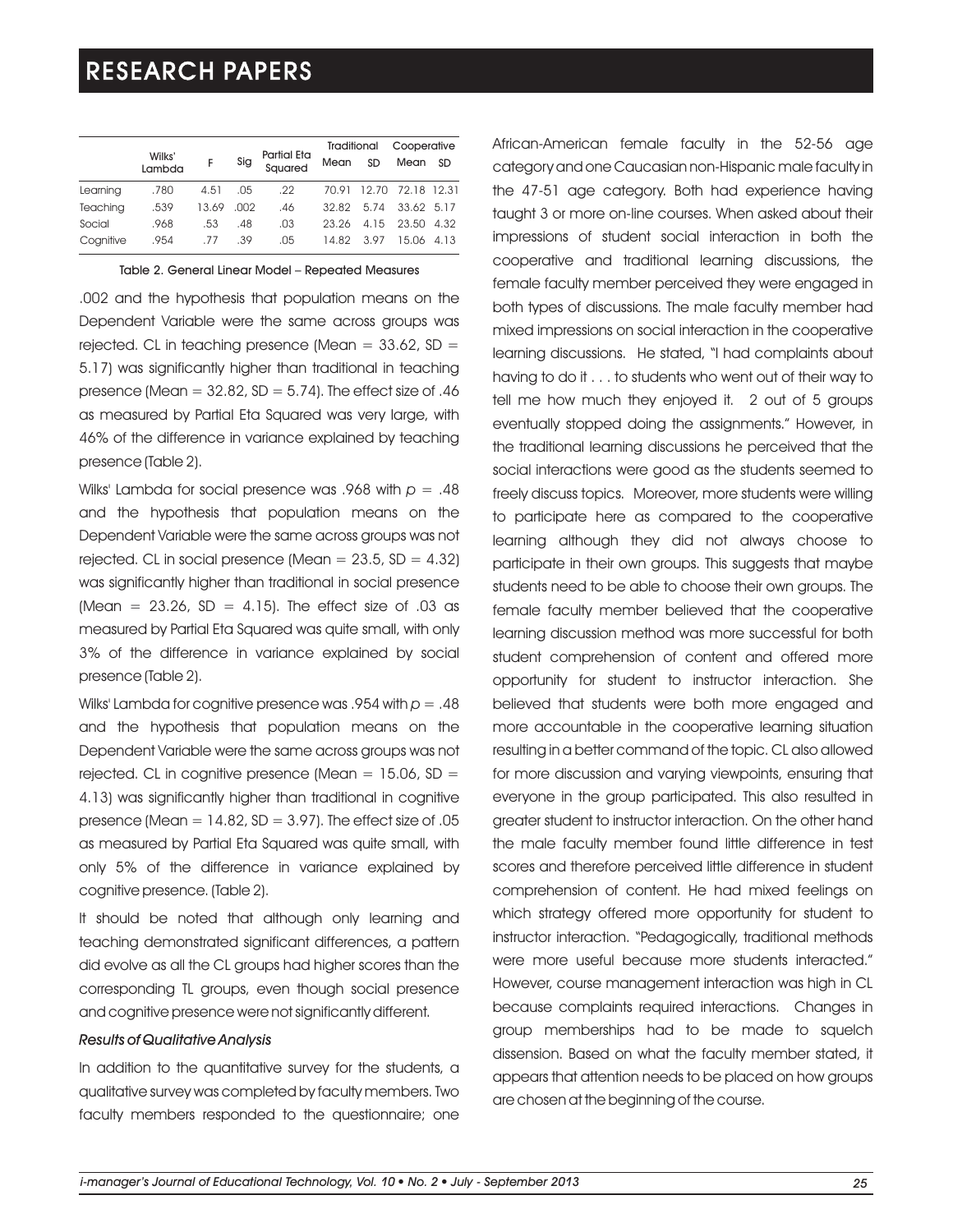### Conclusion

Overall, the male faculty member had mixed feelings on any differences between CL and TL although the female faculty member found the CL superior both in student to student and student to faculty interactions. However, these feelings may be a result of differences in teaching presence which when not applied appropriately has been demonstrated to lead to some of the negative issues mentioned.

Based on student perceptions, both CL learning and teaching presence were significantly higher than TL learning and teaching presence with high effect size, 22% and 46% respectively. Although not significant, a pattern emerged in that all the CL groups had higher mean scores than the corresponding TL groups, even though social presence and cognitive presence were not significantly different. This suggests that the incorporation of Cl within the online course structure does support teaching and overall learning and also appears to strengthen social and cognitive presence in a manner that is beneficial for students and online learning programs.

As seen in the literature, the most important aspects for Cl success within the online classroom are those related to teaching presence and more specifically those related to the design element of teaching presence. As such there may be some correlation between the high effect sizes seen in learning and teaching presence. Similarly, due to the interrelated nature of the three presences, it follows that where learning and teaching presence are increased, cognitive and social presence are increased as well, although not necessarily significantly. Ultimately, the study should examine different designs of teaching presence, such as allowing students to choose their own groups, which may lead to increased social presence and cognitive presence and in turn increased learning.

### References

[1]. Arbaugh, J. B. (2005). Is there an optimal design for online MBA courses? *Academy of Management Learning & Education* 4(2): 135–149.

[2]. Arnold, N. & Ducate, L. (2006). Future foreign language teachers' social and cognitive collaboration in an online environment. *Language Learning & Technology* 10(1): 42–66. Retrieved April 19, 2013 from http://llt.msu.edu/vol 10num1/pdf/arnoldducate.pdf.

[3]. Ashong, C. Y., & Commander, N. E. (2012). Ethnicity, gender and perceptions of online learning in higher education. *Journal of Online Learning and Teaching, 8*(2): 98-110.

[4]. Assinder, W. (1991). Peer teaching, peer learning: One model. *ELT Journal*, 45: 218-229.

[5]. Bliss, C., & Lawrence, B. (2009). Is the whole greater than the sum of its parts? A comparison of small group and whole class discussion board activity in online courses. *Journal of Asynchronous Learning Networks*, 13: 25-39.

[6]. Ciges, A. (2001). Online learning: New educational environments in order to respect cultural diversity through cooperative strategies. *Intercultural Education*, 12: 135- 147.

[7]. Cox, B. & Cox, B. (2008). Developing interpersonal and group dynamics through asynchronous threaded discussions: The use of discussion board in collaborative learning. *Education*, 4: 553-565.

[8]. Dewey, J. (1933). *How we think* (Rev. Ed.). Boston: D.C. Heath.

[9]. Garrison, D. R. (2007). Online community of inquiry review: Social, cognitive, and teaching presence issues. *Journal of Asynchronous Learning Networks*,*11*(1): 61-72.

[10]. Garrison, D. R., Anderson, T. and Archer, W. (2000). Critical inquiry in a text-based environment: Computer conferencing in higher education. *The Internet and Higher Education,* 2(2–3): 87–105.

[11]. Garrison, D. R., Anderson, T. and Archer, W. (2001). Critical thinking and computer conferencing: A model and tool to assess cognitive presence. *American Journal of Distance Education,* 15(1): 7–23.

[12]. Garrison, D. R. and Archer, W. (2003). A Community of Inquiry Framework for Online Learning. In: M. Moore (Ed.), *Handbook of distance education.* New York: Erlbaum.

[13]. Garrison, D. R., Cleveland-Innes, M. and Fung T. (2004). Student role adjustment in online communities of inquiry: Model and instrument validation. *Journal of Asynchronous Learning Networks,* 8(2): 61– 74. Retrieved April 19, 2013 from http://www.sloan-c.org/publications/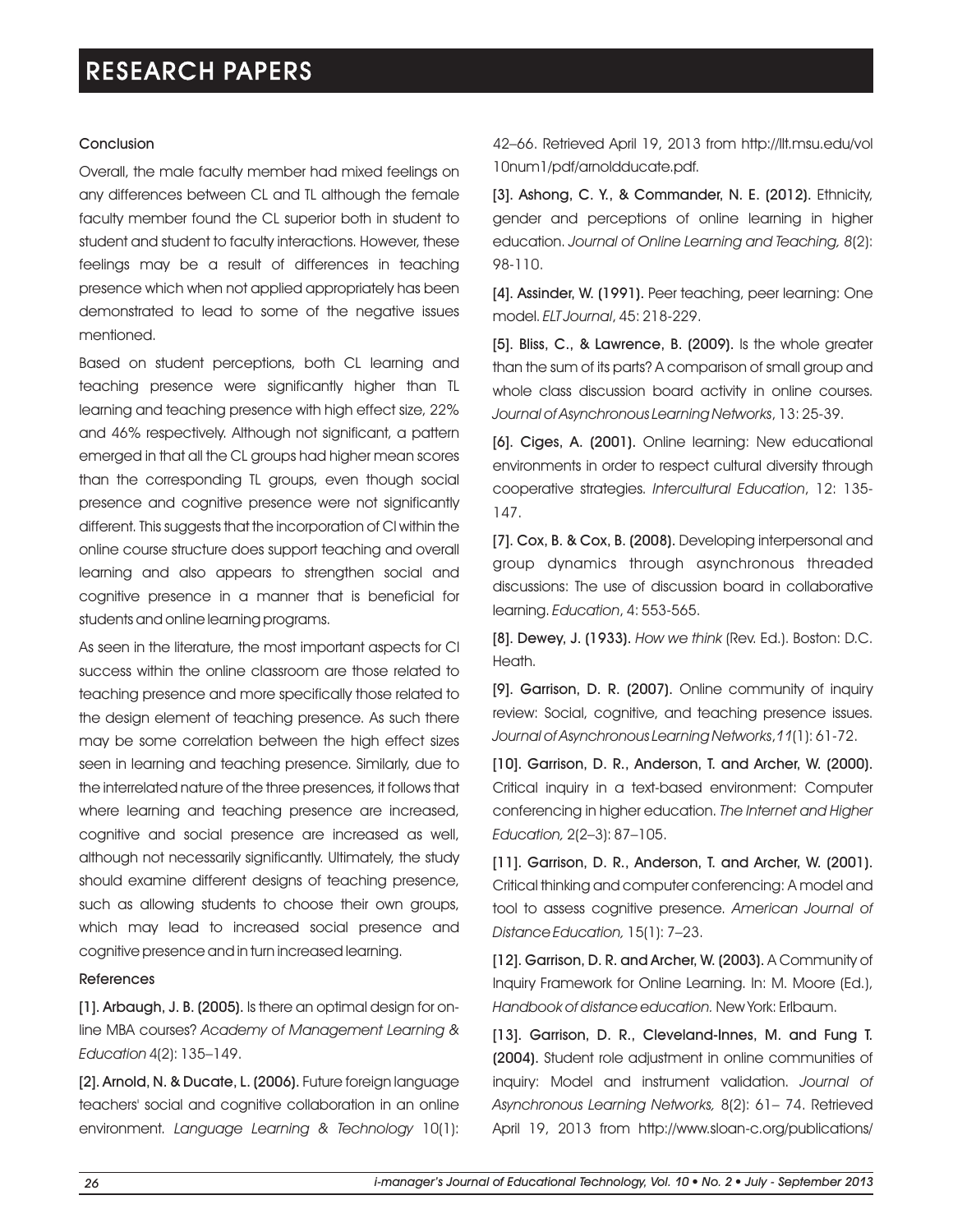jaln/v8n2 /pdf/v8n2\_garrison.pdf.

[14]. Havard, B., Du, J., &Xu, J. (2008). Online collaborative learning and communication media. *Journal of Interactive Learning Research*, 19: 37-50.

[15]. Hutchinson, D. (2007). Teaching practices for effective cooperative learning in an online learning environment (OLE). *Journal of Information Systems Education*, 18: 357-367.

[16]. Johnson, D. W., & Johnson, R. T. (1989). *Leading the cooperative school.* Edina, MN: Interaction.

[17]. Ku, H., Lohr, L., & Cheng, Y. (2004). Collaborative learning experiences in online instructional design courses. *Association for Educational Communications and Technology*.

[18]. Kupczynski, L., Mundy, M. A., Goswami, J., & Meling, V. (2012). Cooperative learning in distance learning : A mixed methods study. *International Journal of Instruction*, *5*(2): 81–90.

[19]. Kupczynski, L.Mundy, M. A. & Maxwell, G. (2012). Faculty perceptions of cooperative learning and traditional discussion strategies in online courses. *Turkish Online Journal of Distance Education, 13*(2), 95-106. Retrieved from https://tojde.anadolu.edu.tr

[20]. Luebeck, J. L. &Bice, L.R. (2005). Online discussion as a mechanism of conceptual change among mathematics and science teachers.*Journal of Distance Education* 20(2): 21–39.

[21]. McKlin, T., Harmon, S.W., Evans, W. & Jones, M.G. (2002). *Cognitive presence in web-based learning: A content analysis of students' online discussions.* ITForum Paper #60. Retrieved April 19, 2013 from http://it.coe.uga. Edu/itforum/paper60/paper60.htm.

[22]. Meyer, K. A. (2004). Evaluating online discussions: Four different frames of analysis. *Journal of Asynchronous Learning Networks* 8(2): 101–114.

[23]. Murphy, E. (2004). Identifying and measuring illstructured problem formulation and resolution in online asynchronous discussions. *Canadian Journal of Learning*  *and Technology* 30(1): 5–20.

[24]. Paulsen, M. (2008). Cooperative online education. Seminar.Net: Media, *Technology & Life-Long Learning*, 4: 1- 20. Retrieved from Education Research Complete database.

[25]. Pierce, R. (2012). Transforming Interaction and Social Presence through Course Design: Authentic Implementation of Threaded Discussion Tools. *In Society for Information Technology & Teacher Education International Conference* (Vol. 2012, No. 1, pp. 770-778).

[26]. Prestera, G.E. & Moller, L. (2001). Exploiting opportunities for knowledge building in asynchronous distance learning environments. *The Quarterly Review of Distance Education*, 2: 93-104.

[27]. Schellens, T., Van Keer, H., Valcke, M., & De Wever, B. (2007). Learning in asynchronous discussion groups: A multilevel approach to study the influence of student, group and task characteristics. *Behaviour & Technology, 26*(1): 55-71.

[28]. Swan, K. (2003). Developing social presence in online discussions. In: S. Naidu (Ed.), *Learning and teaching with technology: Principles and practices,* 147–164. London: Kogan Page.

[29]. Vaughan, N. D. (2005). *Investigating how a blended learning approach can support an inquiry process within a faculty learning community.*(Doctoral dissertation). Retrieved from ProQuest Dissertations and Theses. (Nr03893).

[30]. Xu, D., & Jaggars, S. S. (2013). *Examining the Effectiveness of Online Learning Within a Community College System: An Instrumental Variable Approach.*  Community College Research Center. Working Paper 56, 1- 30.

[31]. Zydney, J. M., deNoyelles, A., &Kyeong-JuSeo, K. (2011). Creating a community of inquiry in online environments: An exploratory study on the effect of a protocol on interactions within asynchronous discussions. *Computers & Education,* 58(1): 77–87. Doi:10.1016/j. Compedu. 2011.07.009